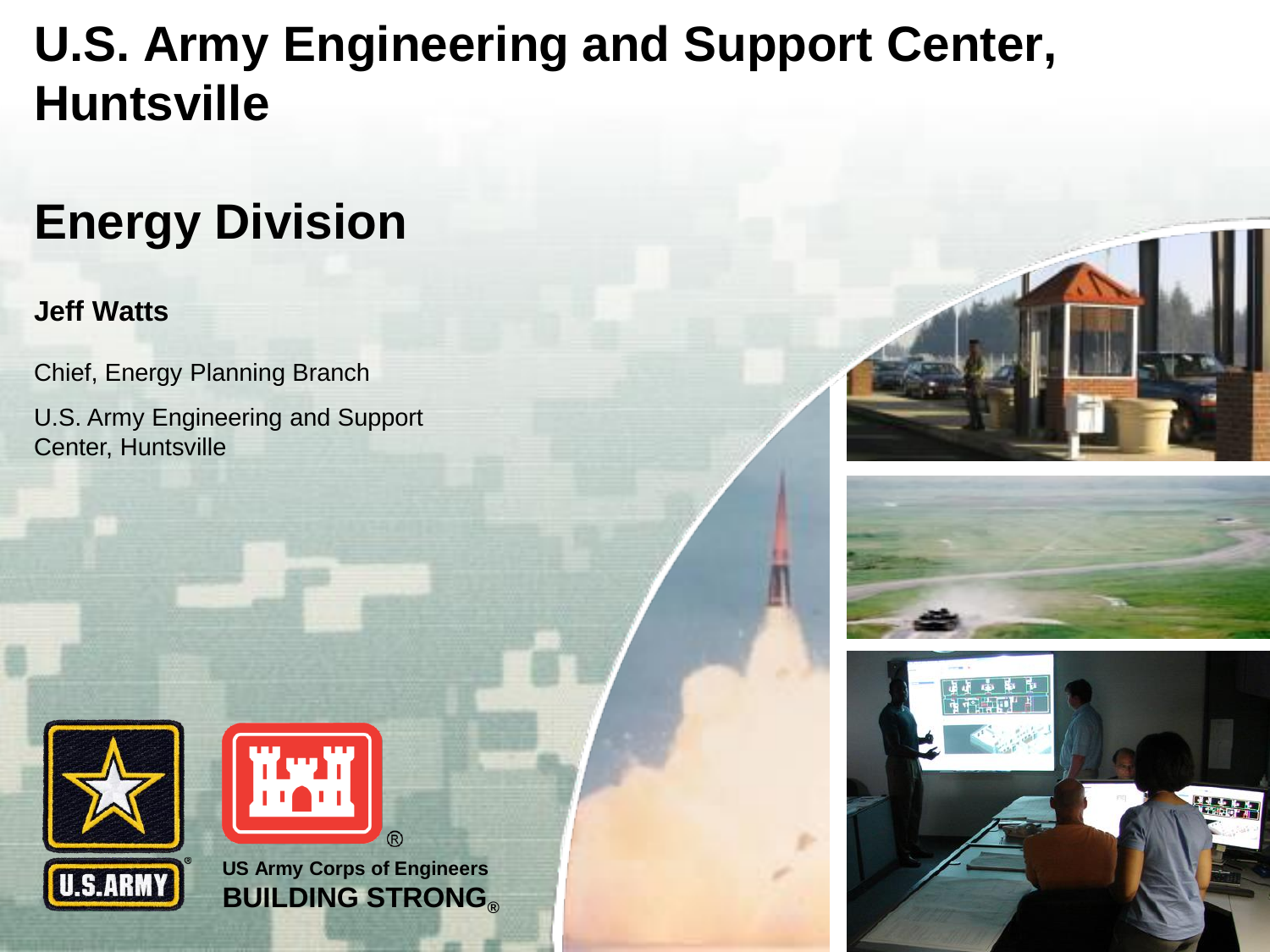# Agenda

#### **Energy Programs Overview and Opportunities**

- ► Energy Engineering and Analysis Program (EEAP)
- ► Energy Savings Performance Contracting (ESPC)
- ► Utility Energy Service Contracting (UESC)
- ► Power Purchase Agreements (PPA)
- ► Commercial Utilities Program (CUP)
- ► Energy Conservation Investment Program (ECIP)
- ► Resource Efficiency Manager Program (REM)
- ► Energy Information Management Program (EIM)
- **Doing Business With the Corps**



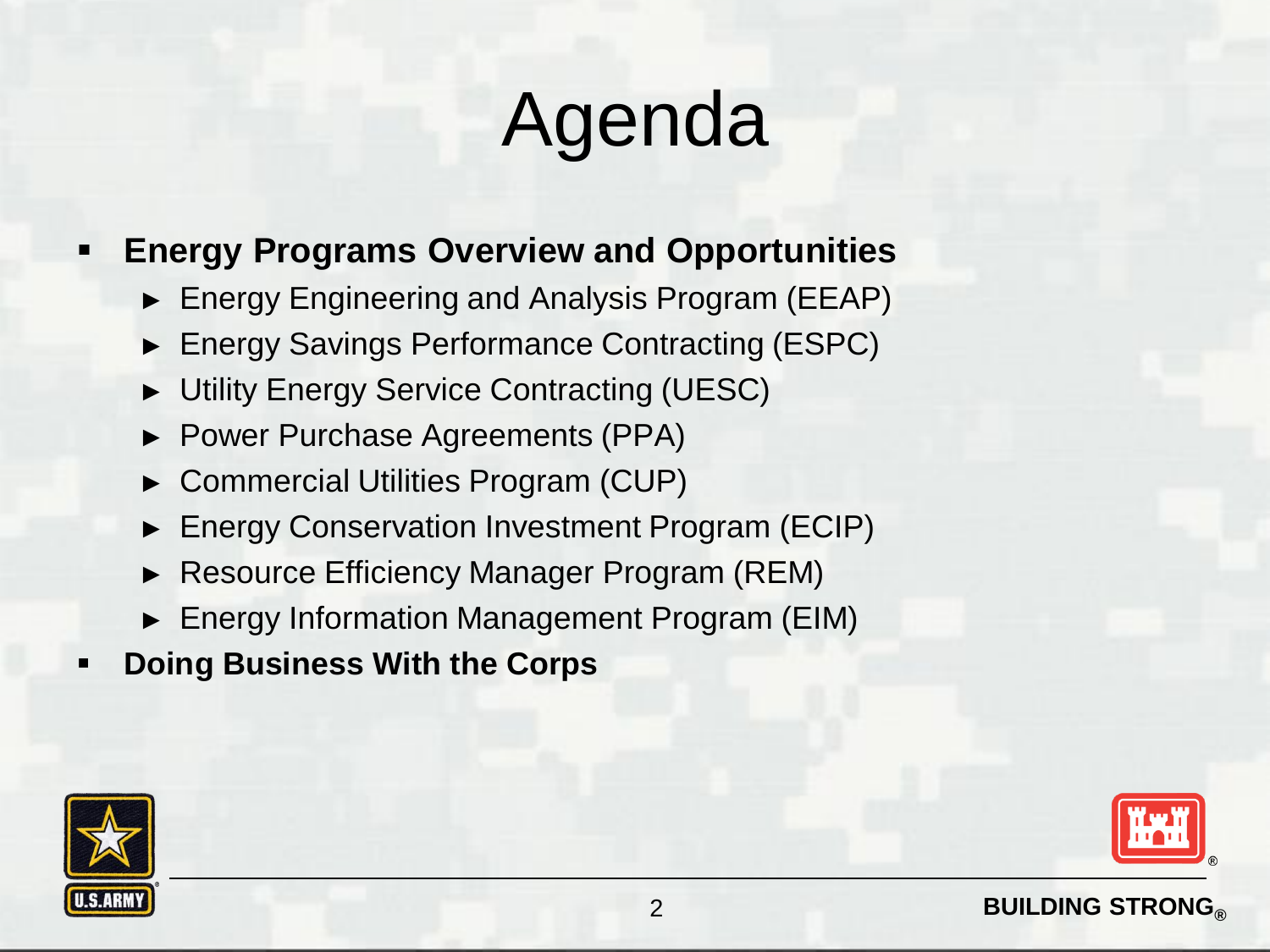### **Energy Engineering Analysis Program (EEAP)**

#### **Program Coverage**

- ► Engineering Assessments (Audits)
- Comprehensive Energy and Water Master Plan (CEWMP)
- **Energy Security Assessments**
- High Performance Sustainability Building Assessments (HPSB)
- Re-commissioning/retro-commissioning planning
- **↑ Capital Investment Strategies**
- Project Develop for RFP Design-Build Packages

#### **Potential Opportunities**

- Shelbyville Solar PV (100KW); MATOC; 4QtrFY16
- ► ARCENT
	- Kuwait Solar PV (100KW); MATOC; 4QtrFY16
	- Kuwait Operational Evaluations; MATOC; 4QtrFY16
- ► Yuma Proving Ground
	- Miscellaneous Energy Conservation Measures (200 bldgs) project develop
	- RFP Development; MATOC; 4QtrFY16
	- Yearend OMA Funded projects; 4QtrFY16

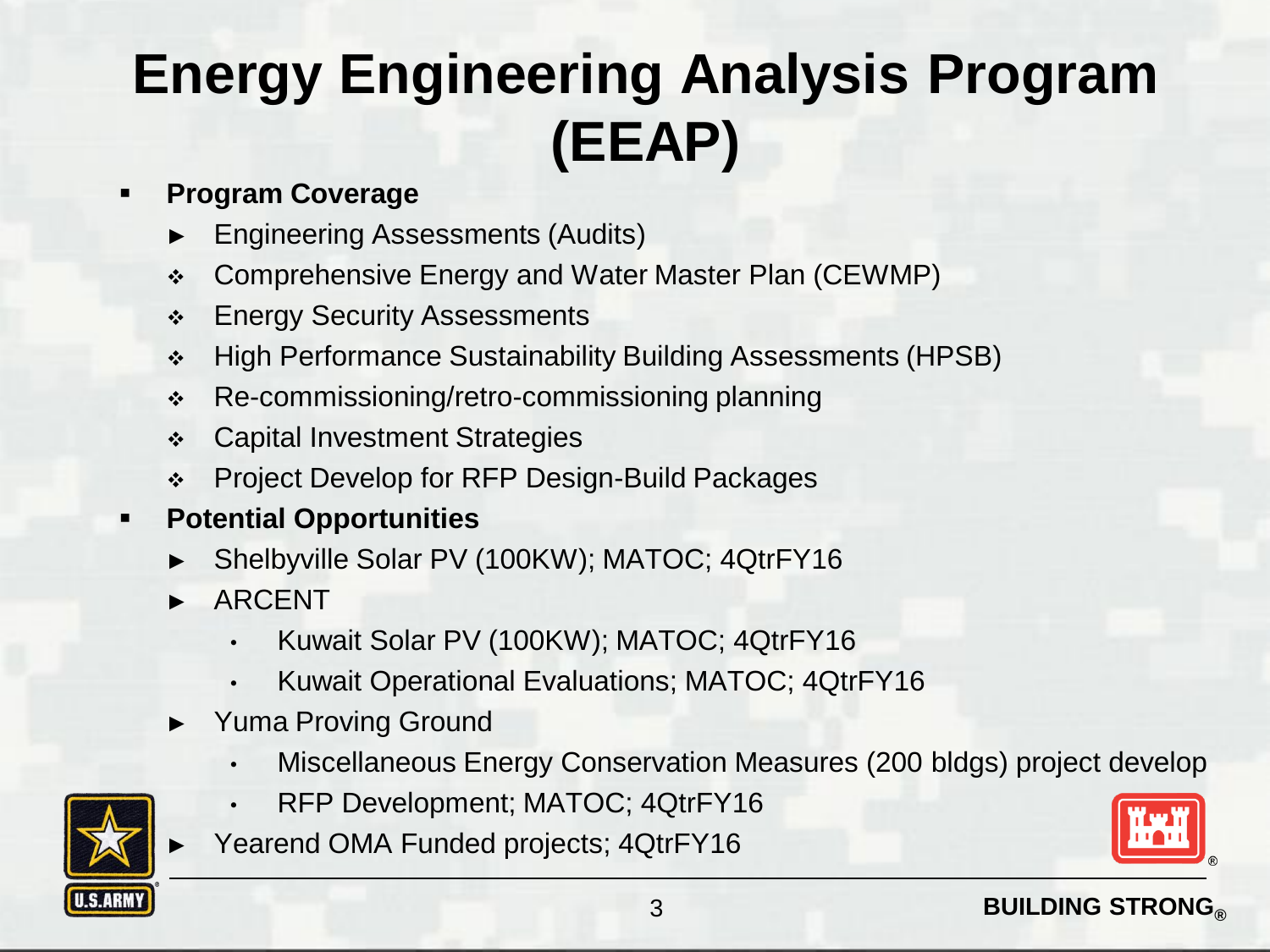### **Energy Savings Performance Contracting (ESPC) Program**

#### **Program Coverage**

- ► Leverages industry expertise and private sector financing to make infrastructure upgrades to federal facilities to reduce energy, water consumption and reduce waste stream
- Financed for up to 25 years and paid from consumption savings
- Savings ensured by measurement & verification (M&V)
- ► Provides operations and maintenance for more complex improvements. Enables DPW to reallocate limited resources
- Developed Memorandum of Understandings with Department of Energy, Federal Energy Management Program (FEMP)
- Developed Memorandum of Agreement with US Air Force Civil Engineer Center
- FEMP Funding two USAF ESPC projects Spanghahlem AFB, German and Little Rock AFB, AR
- USAF Funding four ESPC projects Schriever AFB, CO; Buckly AFB, CO; Los Angeles AFB, CA and Hanscom AFB, MA
- **EEMP** is utilizing Huntsville Center to perform project facilitation.

#### **Potential Opportunities**

► HNC has ESPC Multiple Award Task Order Contract (MATOC) with \$1.5B capacity and 14 Energy Service Contractors (ESCOs). There is one small business ESCO on this MATOC.

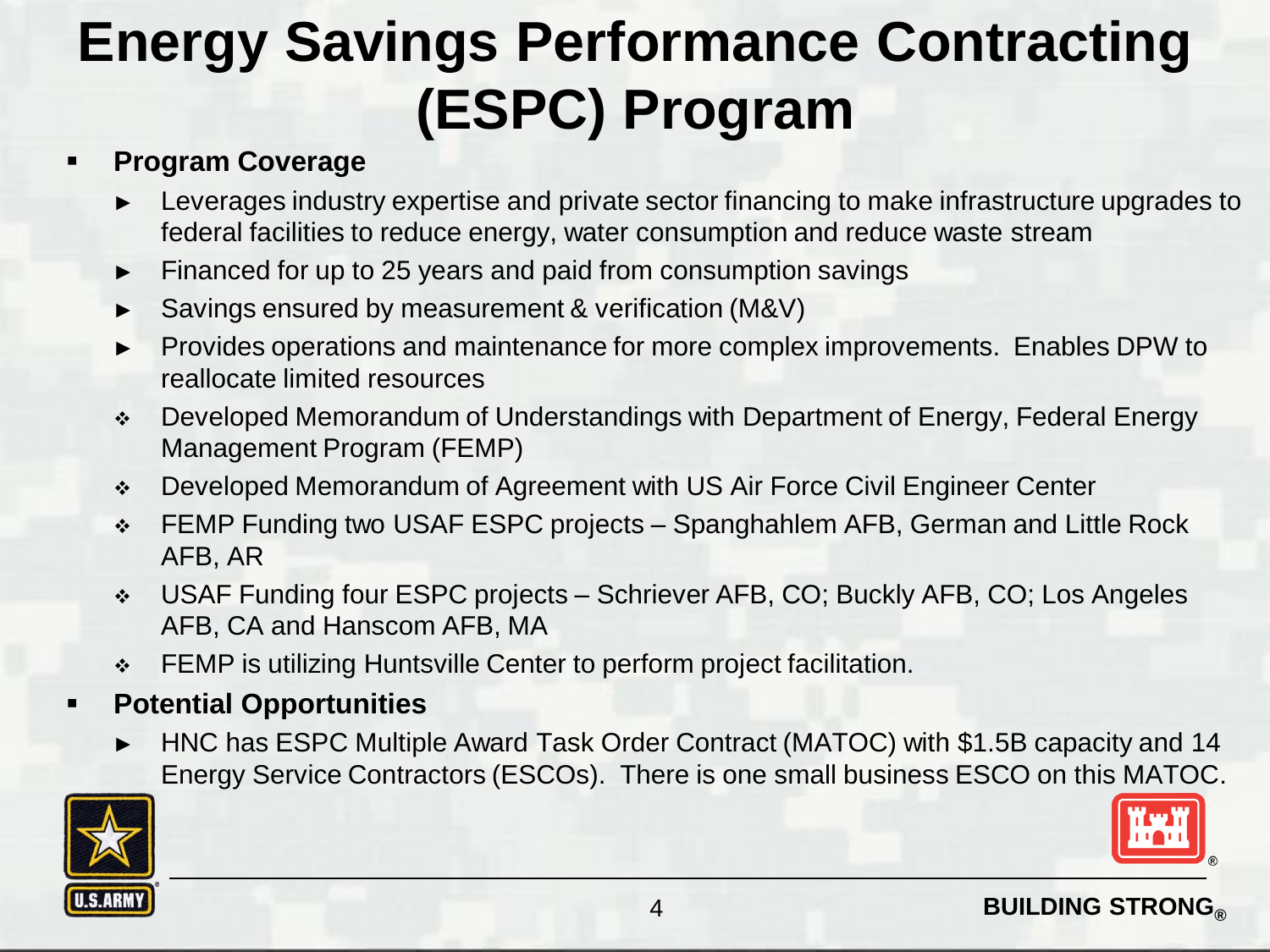### **Utility Energy Services Contracting (UESC)**

#### **Program Coverage**

- ► Similar to ESPC but uses utility company expertise and capital to meet Federal conservation mandates
- ► Allows utilities to provide Federal customers:
	- ► Energy and water efficiency improvement projects
	- ► Renewable energy projects
	- ► Demand reduction services
- ► Main difference between ESPC and UESC
	- ► Ability to go to the Utility (existing relationship) rather than an ESCO (new partner)
	- ► Savings not guaranteed (Measurement & Verification is optional based on customer needs)
	- Limited to a 10-year contract term for Army; 25 year term for non-Army customers)
- **Potential Opportunities**
	- Collaboration/partnership with Utility Companies

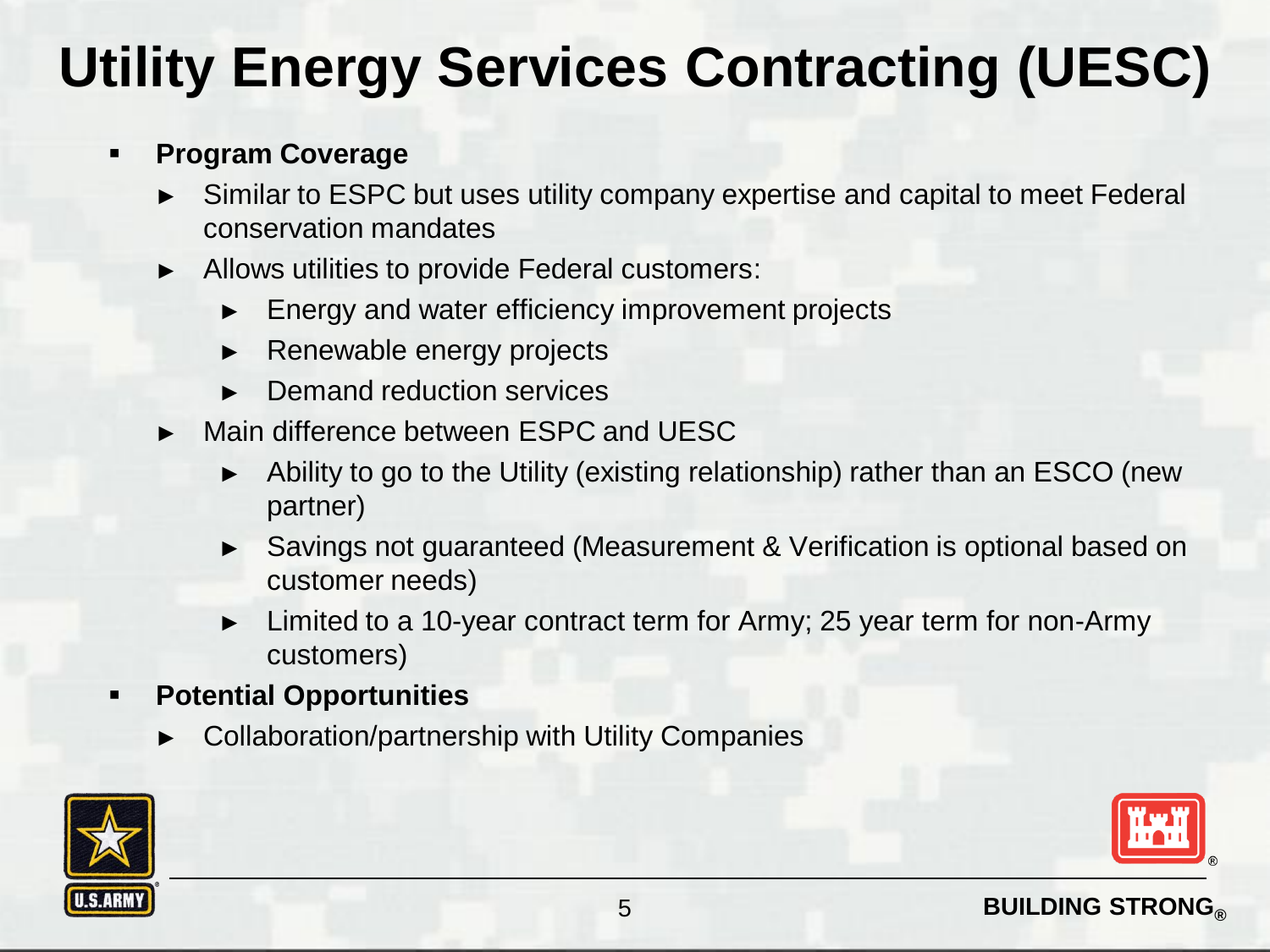### **Power Purchase Agreement (PPA) Program**

#### **Program Coverage**

- HNC supports the Army in achieving renewable energy statutory goals with project execution via the PPA MATOC task orders and stand-alone PPA contracts
- ► PPA s provide for the purchase of energy from renewable and alternative energy production facilities that are designed, financed, constructed, owned, operated and maintained by a third party developer.
- ► Under the authority of Title 10 United States Code (U.S.C.) §2922a the Government agrees to purchase power generated by the system, at a specified unit cost, for up to 30 years.
- Small Scale Renewables, <10MW

#### **Potential Opportunities**

- ► PPA utilizes a Multiple Award Task Order Contract (MATOC) with \$7B capacity and Ninety-four companies awarded technology specific base contracts: 50 solar; 21 wind; 17 biomass and 6 geothermal
- ► Projects in financial feasibility, <10MW:
	- ► Solar Cape Cod, MA; Coralville Lake, IA; Fort Carson, CO; West Point, NY; Joint Base Maguire Dix Lakehurst, NJ (JBMDL)



► Biomass – West Point, NY

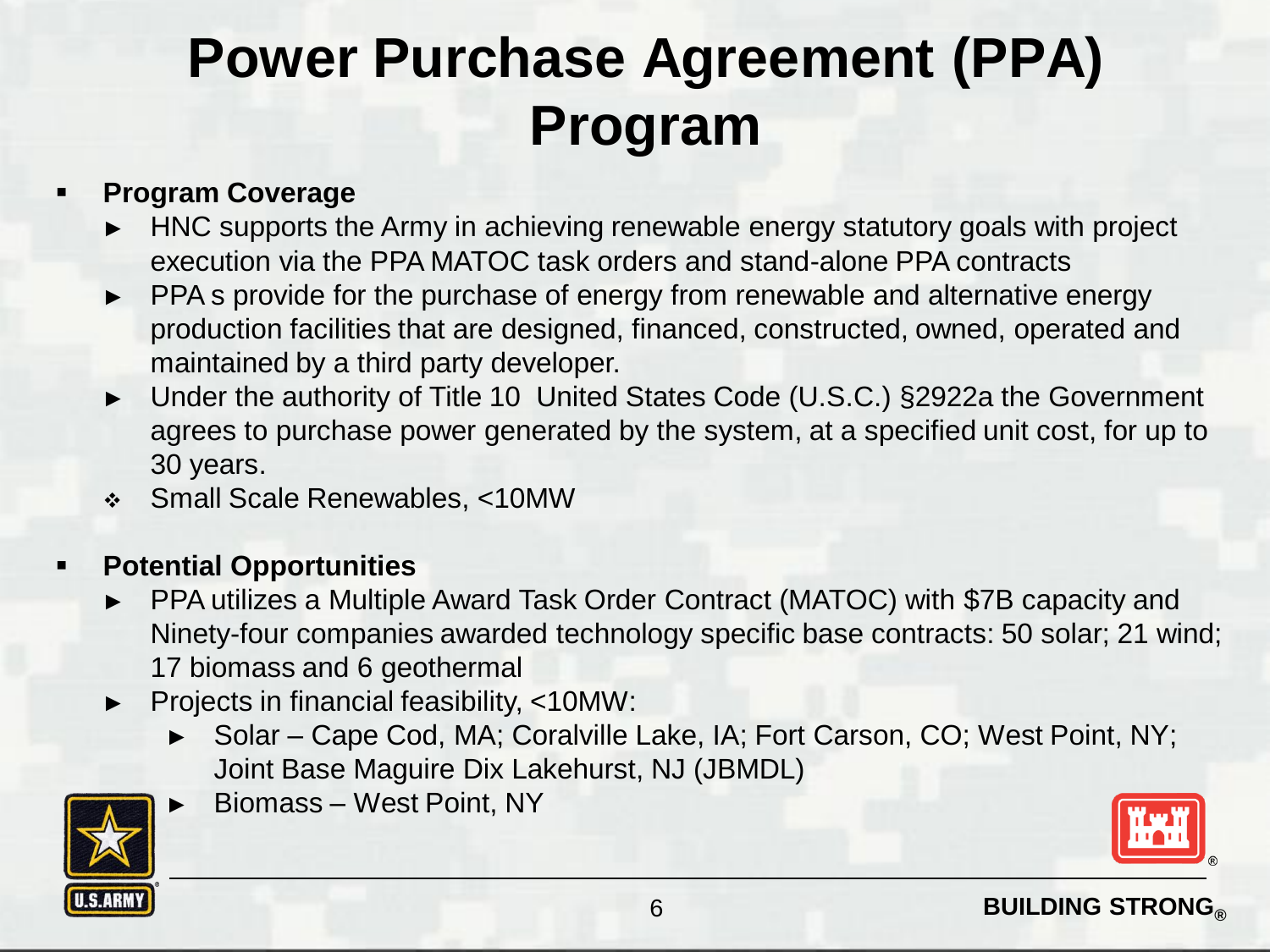### **Commercial Utility Program (CUP)**

#### **Program Coverage**

- ► Provides substantial cost avoidance and savings to Installations
- ► Provides utility consultants
- Performs rate intervention to oppose utility company rate increases
- Identifies cost savings and avoidance opportunities through utility service studies and utility contract review and assessments
- ► Huntsville Center is the
- Demand Response

#### **Potential Opportunities**

- The CUP MATOC has 3 contractors that are all small businesses
- In-process of developing a new acquisition strategy



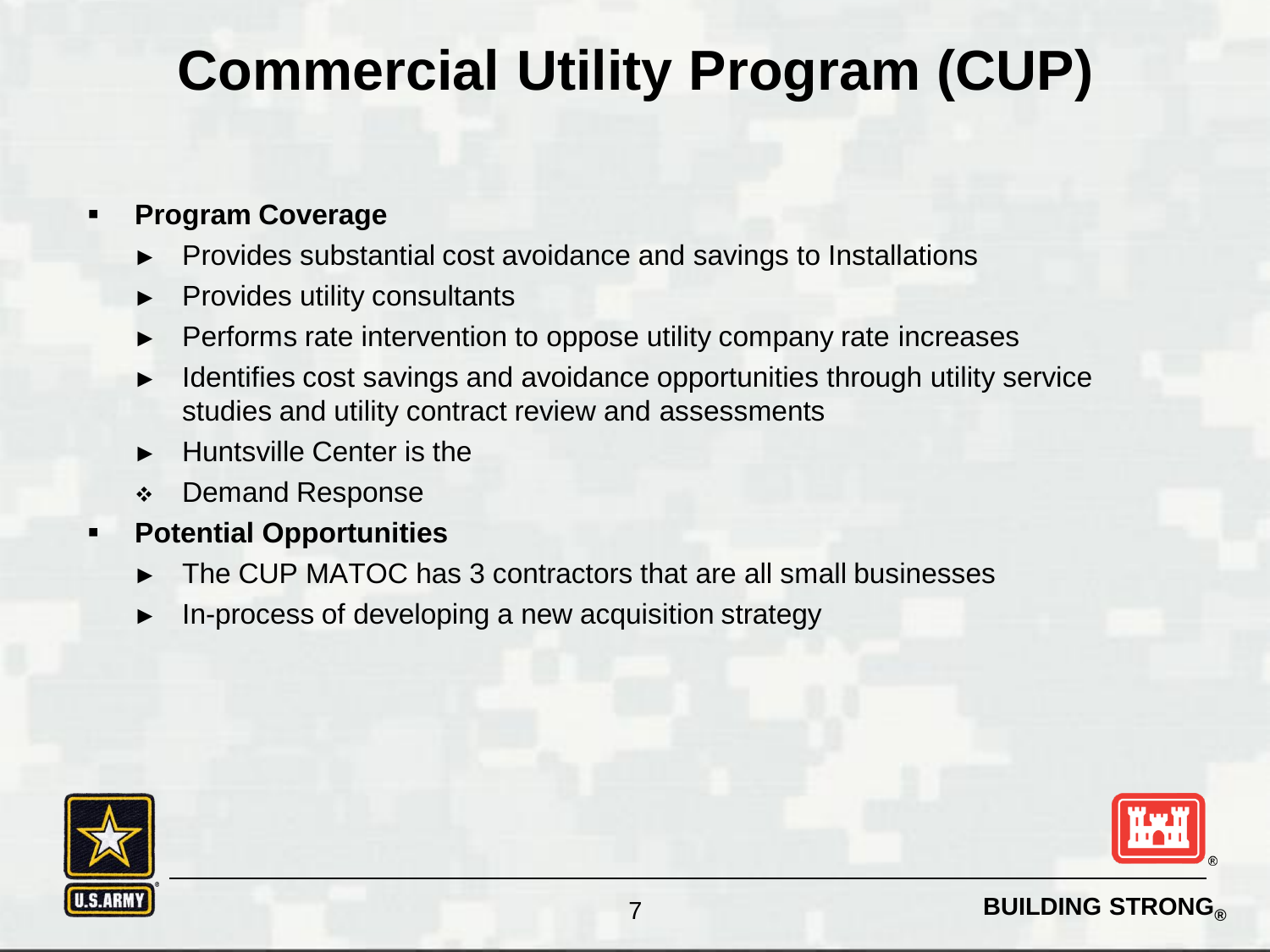### **Energy Conservation Investment Program (ECIP)**

#### **Program Coverage**

- ► Provides MILCON dollars for energy projects on military installations
- Minimum Savings-to-Investment Ratio (SIR) required: SIR 1.0 for renewable and water conservation; and 1.25 for energy efficiency measures
- ► HNC reviews, validates DD Form 1391s; performs cost estimates and life cycle cost analysis
- ► USACE is part of OSD working group to recommend policy changes and address programmatic issues

#### **Potential Opportunities**

- Microgrid DB RFP Fort Hunter Liggett, CA; ECIP DB MATOC; 11 Contractors; 4QtrFY16
- Microgrid Design Dugway Proving Ground, UT; 4QtrFY16



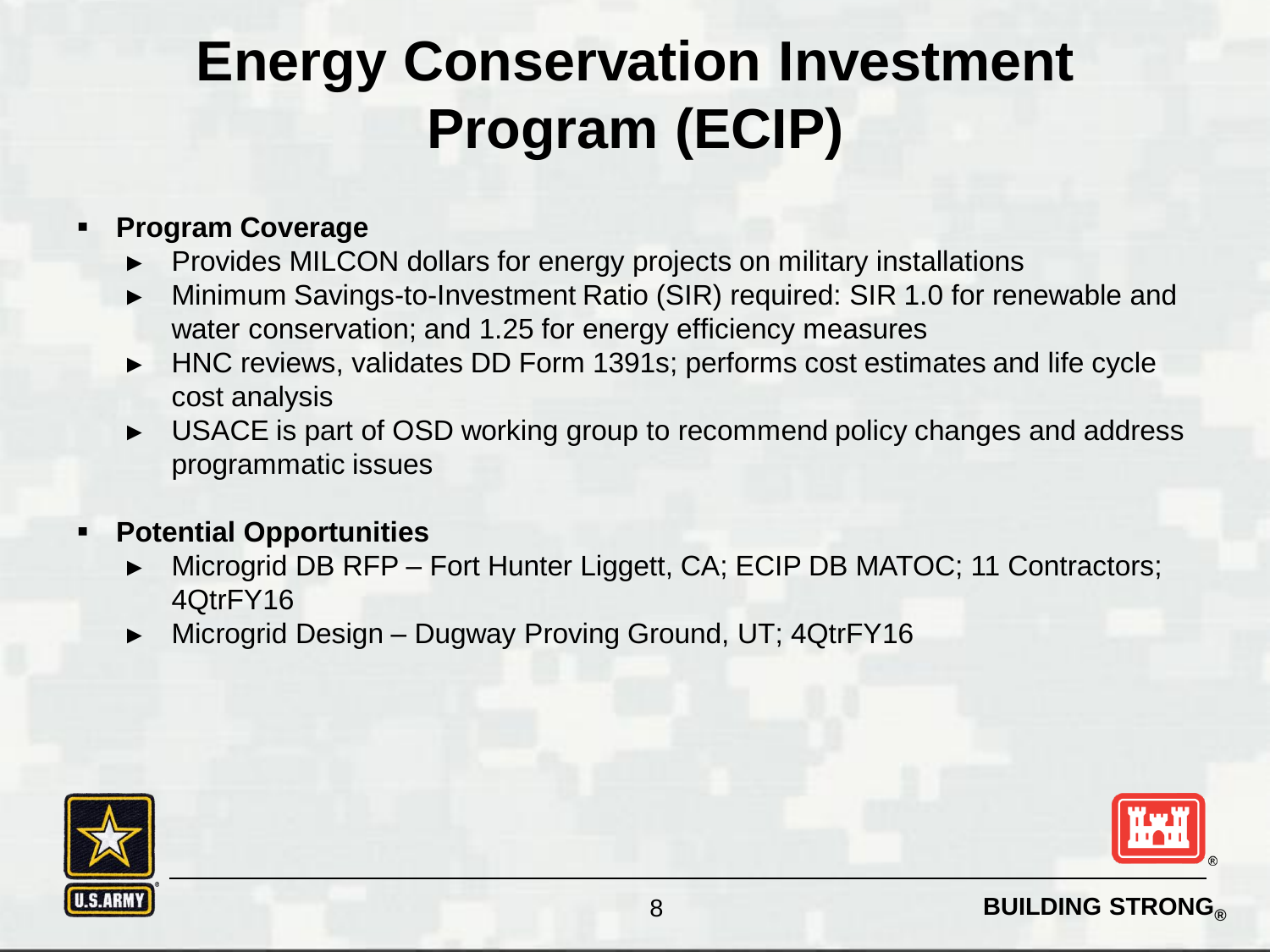### **Resource Efficiency Manager (REM) Program**

#### **Program Coverage**

- Provides energy expertise in the identification and development of energy savings projects
- ► Contract requires the REM to identify potential energy savings that exceed the annual cost of the REM service
- ► REMs have identified more than \$100M in potential energy savings and \$20M in realized savings for executed projects

#### **Potential Opportunities**

► REM Workshop; 17-18 November 2016



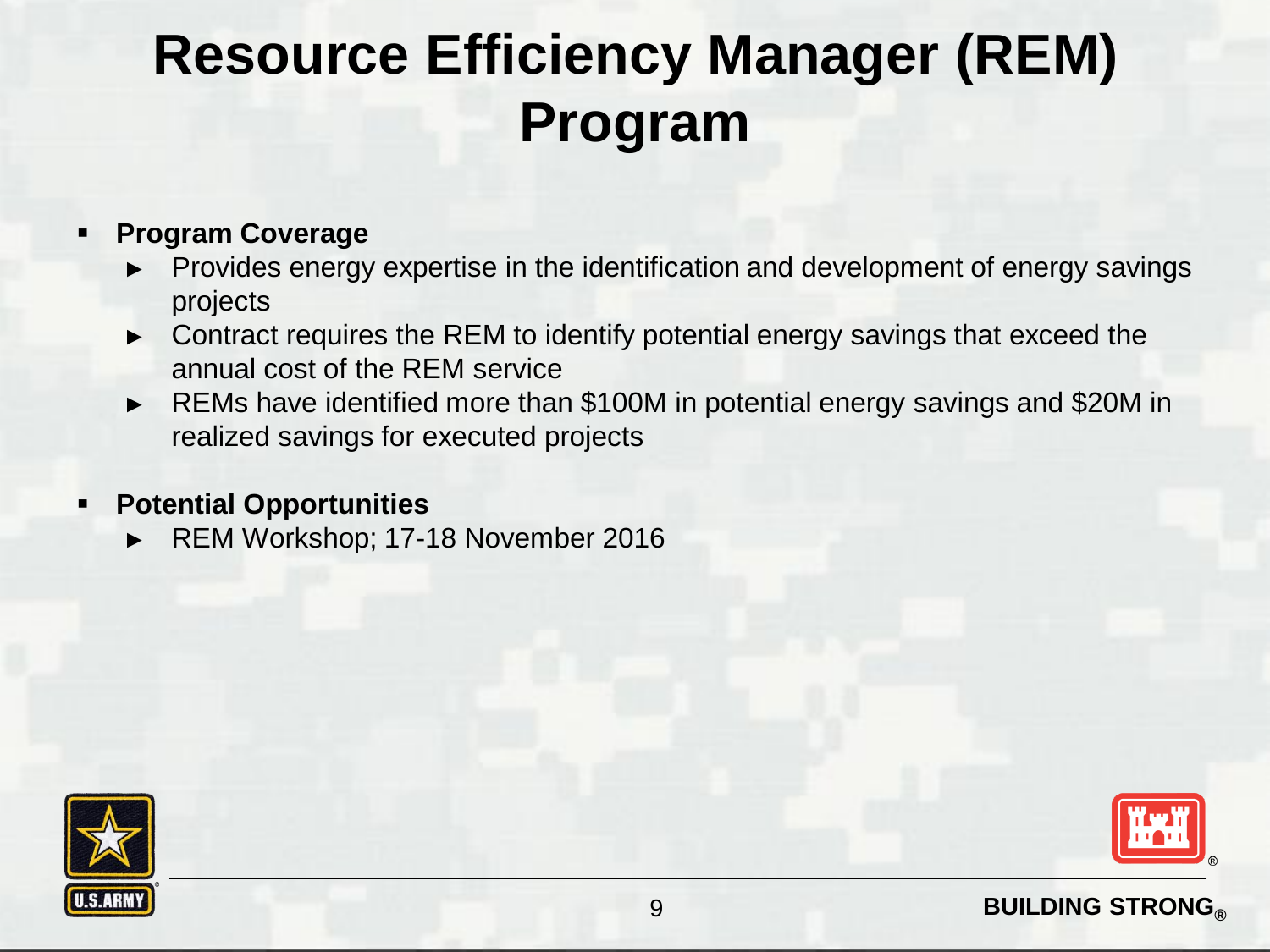### **Energy Information Management (EIM) Program**

#### **Program Coverage**

- ► EIM foundation: 1) mission, 2) OSD Enterprise Energy Information Management, and 3) CIO/G6 security and reporting of systems
- Reduce Costs by standardizing: 1) data format/definition, 2) data architecture, 3) system(s) footprint (reduces install and maintenance costs)
- ► Address Cyber security of systems in the planning stage rather than the install phase. Cyber is part of system functionality not a separate activity
- ► EIM implements an enterprise solution that integrates existing systems into a single view
- ► Provide comprehensive cradle to cradle service to the local/site level not just project specific service.
- ► Wide Area Visualization Enterprise (WAVE) enables situational awareness through the integrated visualization of data
- **Potential Opportunities**
	- ► Approved Products List Request for Information



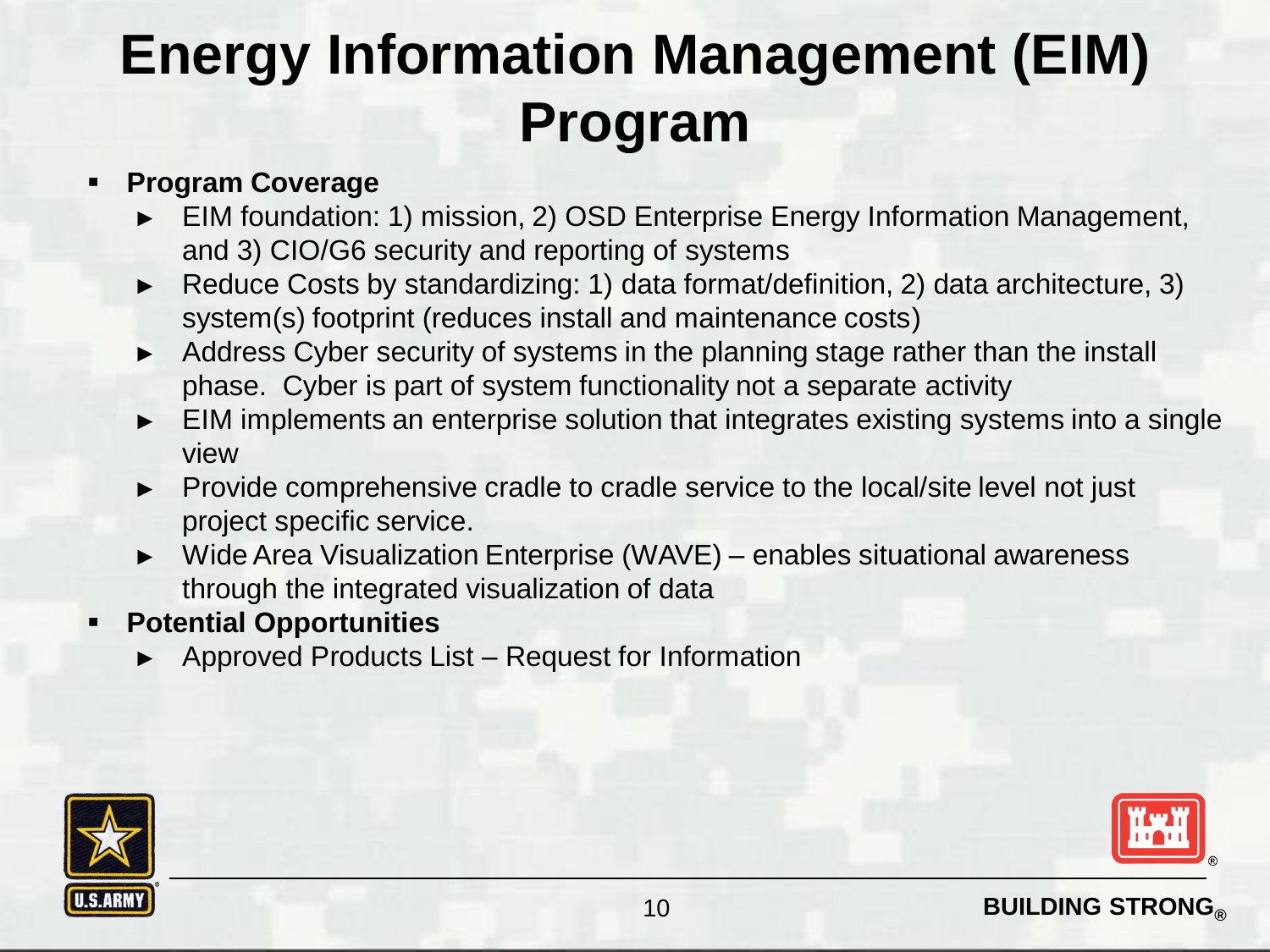# **Interested in doing business with the Corps?**

- Register in the System for Award Management (SAM) database. It is MANDATORY that all vendors be registered under the SAM program.
- Ensure your company cross reference the solicitation's NAICS with your company SAM registration.
- **Find information on available opportunities through the Federal Business** Opportunities (FedBizOpps) website.
- Complete the appropriate forms stated in or provided in the synopsis or solicitation.
- Visit the website for the division, district, center or laboratory with which you desire to do business in order to learn about the missions and the types of services/supplies each procures.
- If you are a small or small disadvantaged business, call, write or visit the Corps of Engineers, Deputy for Small Business in the location of interest to you to discuss your firm's capabilities, interest and capacities to perform.

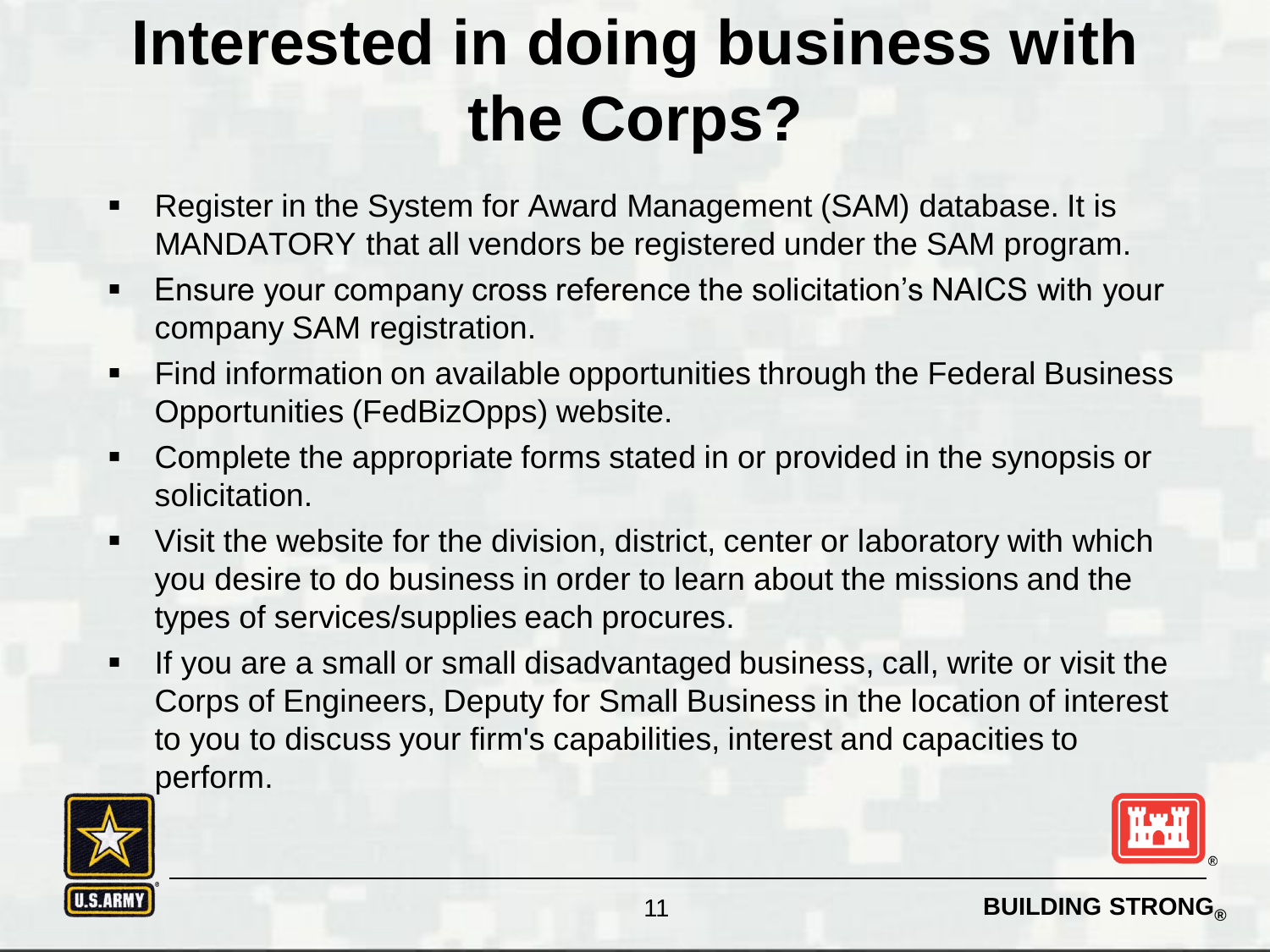## **Secrets of Success**

- Do your homework and understand the mission of HNC
- **Schedule a meeting through Small Business Office** ► POC: Rebecca Goodsell, Nicole Boone
- **Be PREPARED** to discuss your capabilities, interest, and capacity to perform
- Be AWARE of announcements business opportunity notifications, industry days, and federally attended meetings in the area
- **Register in the System for Award** Management (SAM) [www.sam.gov](http://www.sam.gov/)

► **KEEP IT UPDATED!!**





**Success**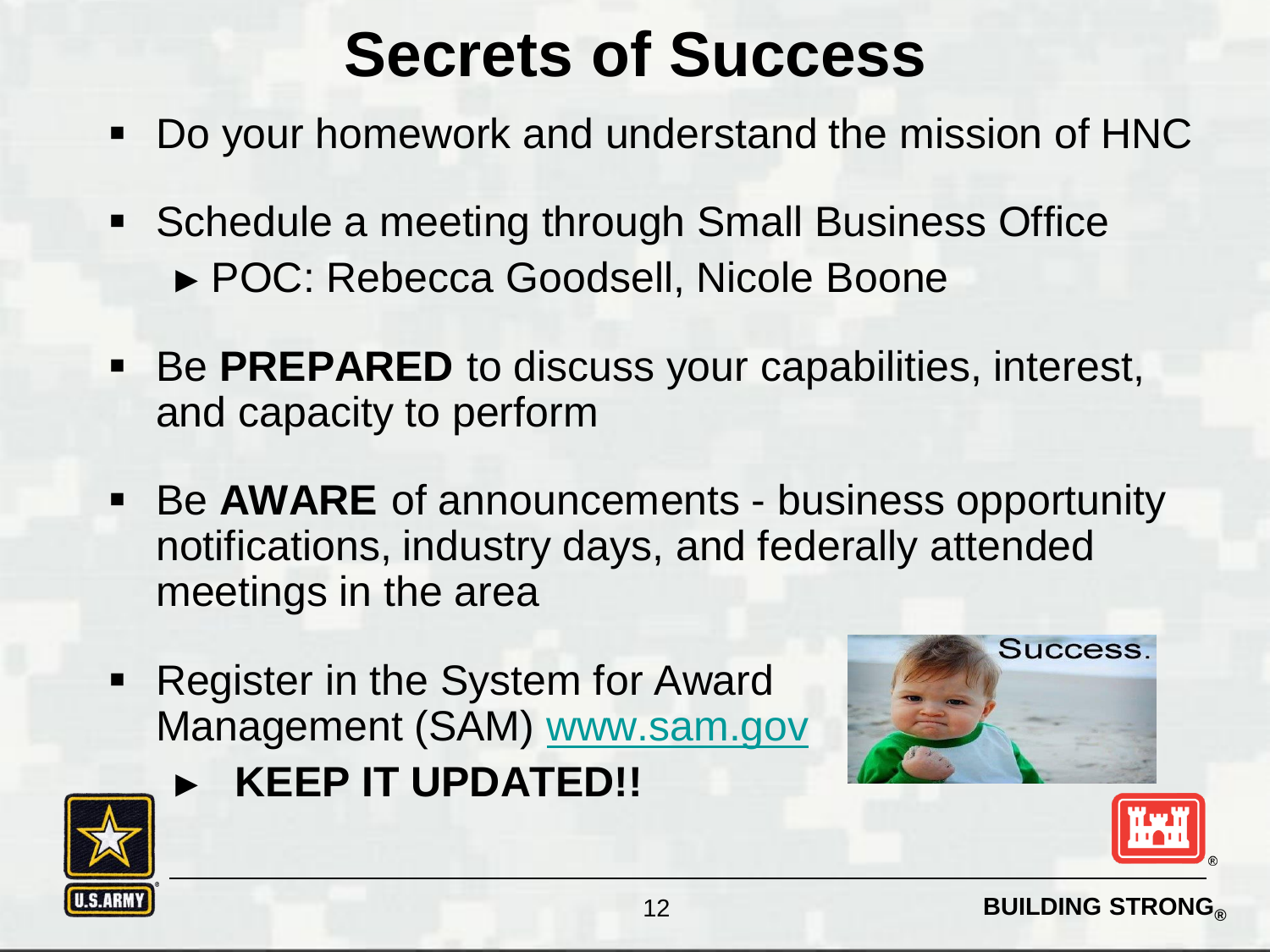### **Small Business Resources**

- [Federal Business Opportunities](http://www.fbo.gov/)
- [SBA Learning Center. The U.S. Small Business Administration.](https://www.sba.gov/tools/sba-learning-center/search/training)
- [SBA District Offices](https://www.sba.gov/tools/local-assistance/districtoffices)
- [Size Standard Tools](https://www.sba.gov/tools/size-standards-tool)
- [Women-Owned Small Businesses](https://www.sba.gov/content/women-owned-small-business-program)
- **[Office of Small & Disadvantaged Business Utilization](http://www.va.gov/osdbu/)**
- [SBA 8\(a\) Business Development Program](https://www.sba.gov/content/about-8a-business-development-program)
- [HubZone Program](https://www.sba.gov/category/navigation-structure/contracting/contracting-support-small-businesses/small-business-cert-0)
- [Service-Disabled Veteran-Owned Businesses](https://www.sba.gov/sdvosb)
- [Procurement Technical Assistance Program](http://www.dla.mil/smallbusiness/pages/ptap.aspx)
- [System for Award Management](https://www.sam.gov/portal/SAM/)
- [Dynamic Small Business Search Database](http://dsbs.sba.gov/dsbs/search/dsp_dsbs.cfm)
- [USA Spending.gov Web Site](https://www.usaspending.gov/Pages/Default.aspx)
- [Small Business Loan](https://www.sba.gov/tools/linc?ms=par)
- **[SB Outreach Events](http://www.acq.osd.mil/osbp/sb/index.shtml)**
- [North American Industry Classification System \(NAICS\)](http://www.census.gov/eos/www/naics/)
- [Obtaining a DUNS Number](http://fedgov.dnb.com/webform)
- [Huntsville Center Main Web Site](http://www.hnc.usace.army.mil/)
- [USACE Huntsville Small Business Web Site](http://www.hnc.usace.army.mil/BusinessWithUs/SmallBusiness.aspx)
- [USACE Huntsville Contracting Web Site](http://www.hnc.usace.army.mil/BusinessWithUs/Contracting.aspx)
- Small Business -- [Headquarters U.S. Army Corps of Engineers](http://www.usace.army.mil/BusinessWithUs/SmallBusiness.aspx)



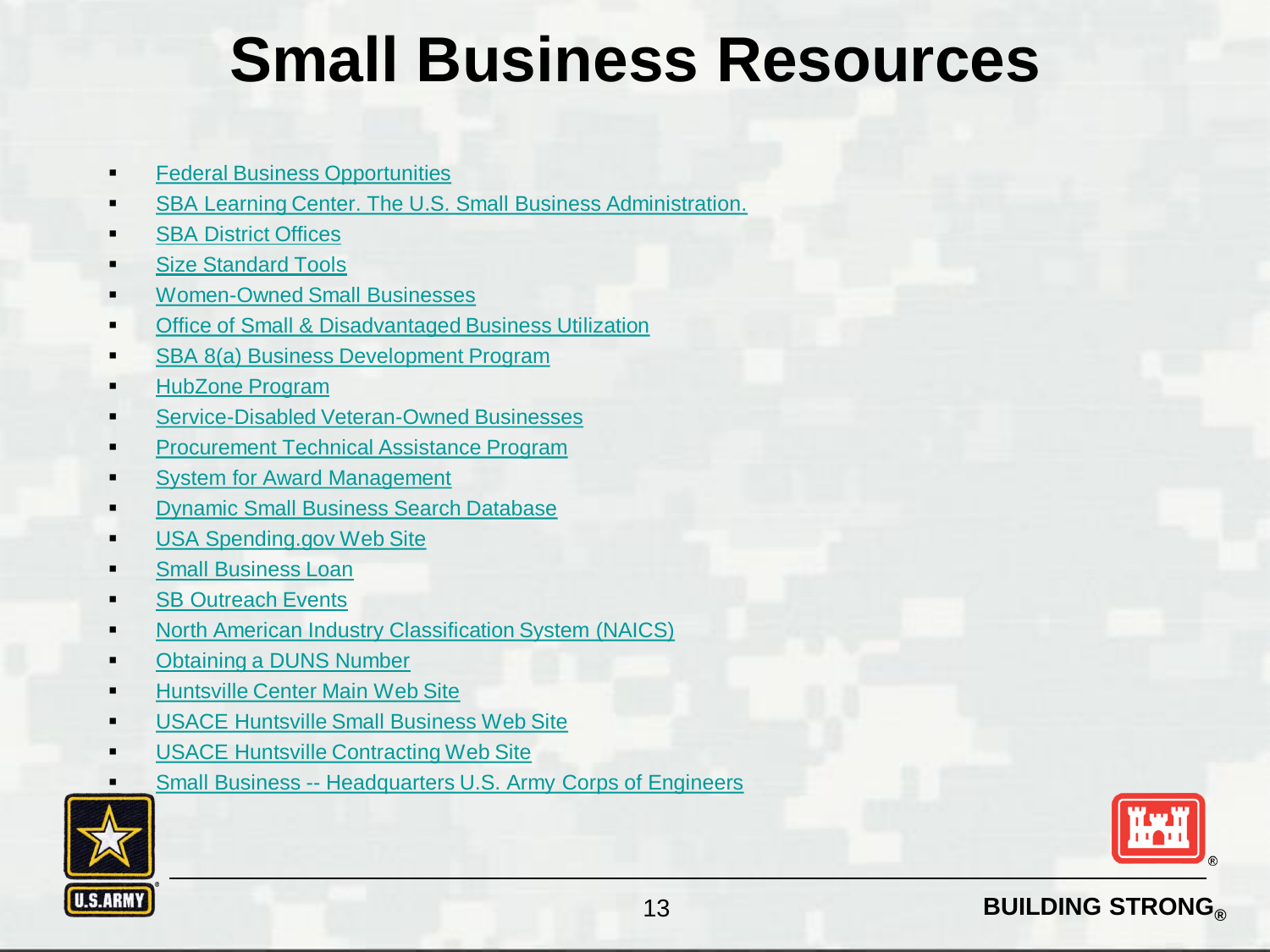# **Information about upcoming opportunities**

- **Federal Business Opportunities** ([www.fbo.com\)](http://www.fbo.com/)
- **Small Business Conferences**
- Announcements of Business Opportunity Conferences, Trade Fairs and other federally attended or sponsored liaison meetings in your area
- Corps of Engineers division, district and laboratory websites